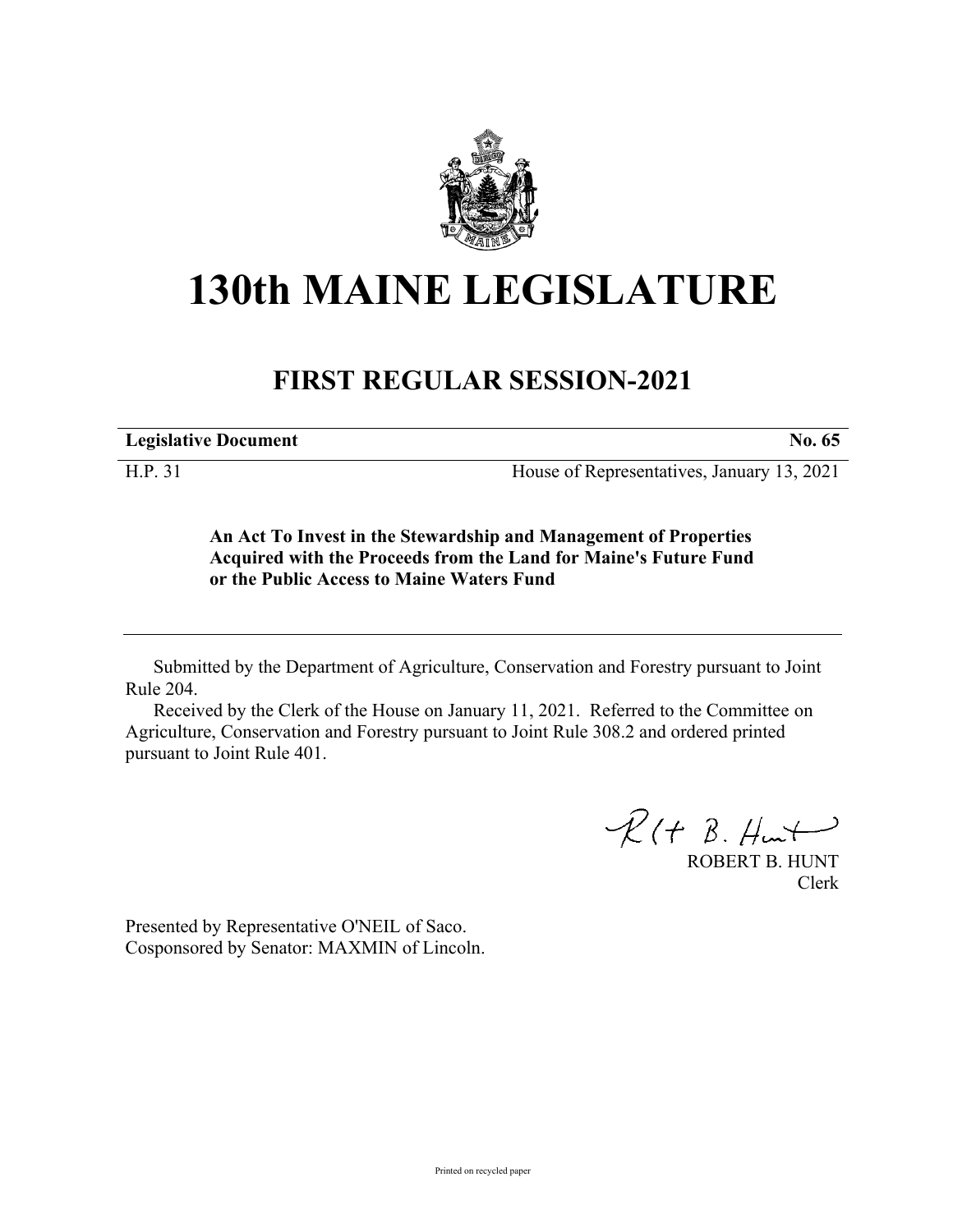| 1                                | Be it enacted by the People of the State of Maine as follows:                                                                                                                                                                                                                                                                                                                                                                                                                          |
|----------------------------------|----------------------------------------------------------------------------------------------------------------------------------------------------------------------------------------------------------------------------------------------------------------------------------------------------------------------------------------------------------------------------------------------------------------------------------------------------------------------------------------|
| $\overline{2}$                   | <b>Sec. 1. 5 MRSA §6203, sub-§3, as amended by PL 2009, c. 178, §§1 and 2, is</b>                                                                                                                                                                                                                                                                                                                                                                                                      |
| $\overline{3}$                   | further amended to read:                                                                                                                                                                                                                                                                                                                                                                                                                                                               |
| 4                                | 3. Fund proceeds. The proceeds of the Land for Maine's Future Fund may be applied                                                                                                                                                                                                                                                                                                                                                                                                      |
| 5                                | and expended to:                                                                                                                                                                                                                                                                                                                                                                                                                                                                       |
| 6                                | A. Acquire property or an interest in property that is determined by the board to be of                                                                                                                                                                                                                                                                                                                                                                                                |
| 7                                | state significance under the guidelines of this chapter;                                                                                                                                                                                                                                                                                                                                                                                                                               |
| 8                                | B. When interest in land is acquired with proceeds from the Land for Maine's Future                                                                                                                                                                                                                                                                                                                                                                                                    |
| 9                                | Fund, fund minor capital improvements on such lands and on adjoining lands in the                                                                                                                                                                                                                                                                                                                                                                                                      |
| 10                               | same ownership or under the same management to improve accessibility, as long as                                                                                                                                                                                                                                                                                                                                                                                                       |
| 11                               | these improvements do not exceed 5% of the appraised value of the acquired property;                                                                                                                                                                                                                                                                                                                                                                                                   |
| 12                               | and                                                                                                                                                                                                                                                                                                                                                                                                                                                                                    |
| 13<br>14<br>15<br>16<br>17<br>18 | C. When interest in farmland is acquired with proceeds from the Land for Maine's<br>Future Fund, fund the development of a business plan and capital improvements to<br>provide for the land's continuing use as a working farm, as long as these improvements<br>do not exceed 5% of the appraised value of the acquired property.<br>Capital<br>improvements under this paragraph may also be made on adjoining farmland in the<br>same ownership or under the same management-; and |
| 19                               | D. When land or interest in land is acquired with proceeds from the Land for Maine's                                                                                                                                                                                                                                                                                                                                                                                                   |
| 20                               | Future Fund, fund minor capital investments in the stewardship and management of                                                                                                                                                                                                                                                                                                                                                                                                       |
| 21                               | that land. Stewardship and management investments under this paragraph must be held                                                                                                                                                                                                                                                                                                                                                                                                    |
| 22                               | in a dedicated stewardship endowment and identified for use on the funded property.                                                                                                                                                                                                                                                                                                                                                                                                    |
| 23                               | Stewardship and management investments may not exceed 5% of the appraised value                                                                                                                                                                                                                                                                                                                                                                                                        |
| 24                               | of the acquired property.                                                                                                                                                                                                                                                                                                                                                                                                                                                              |
| 25                               | Sec. 2. 5 MRSA §6203-A, sub-§3, as enacted by PL 1993, c. 728, §5, is amended                                                                                                                                                                                                                                                                                                                                                                                                          |
| 26                               | to read:                                                                                                                                                                                                                                                                                                                                                                                                                                                                               |
| 27                               | 3. Fund proceeds. The proceeds of the Public Access to Maine Waters Fund may be                                                                                                                                                                                                                                                                                                                                                                                                        |
| 28                               | applied and expended to:                                                                                                                                                                                                                                                                                                                                                                                                                                                               |
| 29                               | A. Acquire property or interests in property abutting fresh or coastal waters when                                                                                                                                                                                                                                                                                                                                                                                                     |
| 30                               | public access to those waters does not exist or when the board determines that existing                                                                                                                                                                                                                                                                                                                                                                                                |
| 31                               | points of public access are not sufficient; and                                                                                                                                                                                                                                                                                                                                                                                                                                        |
| 32                               | B. Provide minor capital improvements on lands acquired by proceeds from the Public                                                                                                                                                                                                                                                                                                                                                                                                    |
| 33                               | Access to Maine Waters Fund to provide public access or improve accessibility, as                                                                                                                                                                                                                                                                                                                                                                                                      |
| 34                               | long as these improvements do not exceed 5% of the appraised value of the acquired                                                                                                                                                                                                                                                                                                                                                                                                     |
| 35                               | property-; and                                                                                                                                                                                                                                                                                                                                                                                                                                                                         |
| 36                               | C. When land or interest in land is acquired with proceeds from the Public Access to                                                                                                                                                                                                                                                                                                                                                                                                   |
| 37                               | Maine Waters Fund, fund minor capital investments in the stewardship and                                                                                                                                                                                                                                                                                                                                                                                                               |
| 38                               | management of that land. Stewardship and management investments under this                                                                                                                                                                                                                                                                                                                                                                                                             |
| 39                               | paragraph must be held in a dedicated stewardship endowment and identified for use                                                                                                                                                                                                                                                                                                                                                                                                     |
| 40                               | on the funded property. Stewardship and management investments may not exceed                                                                                                                                                                                                                                                                                                                                                                                                          |
| 41                               | 5% of the appraised value of the acquired property.                                                                                                                                                                                                                                                                                                                                                                                                                                    |